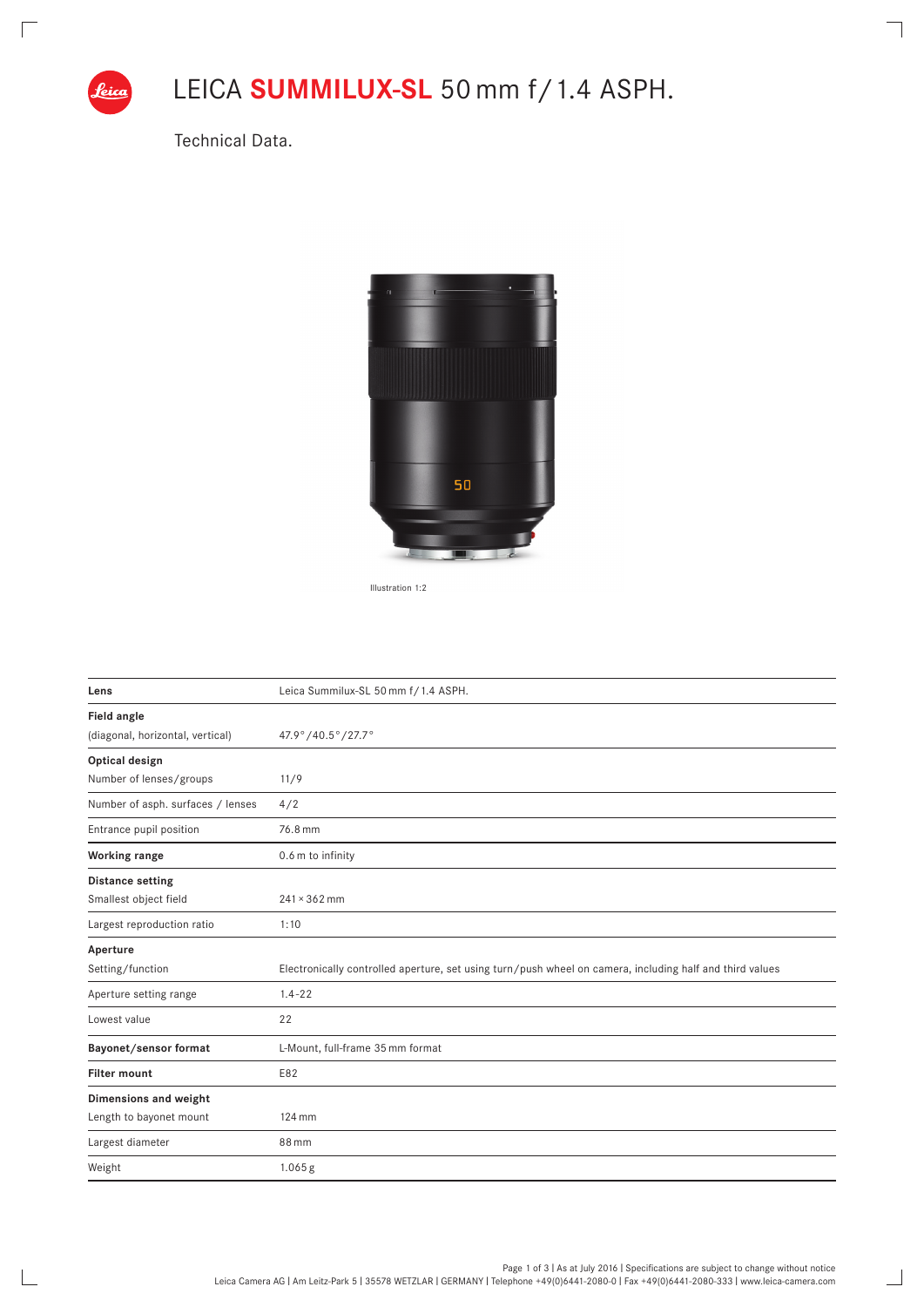



The Leica Summilux-SL 50 mm f/1.4 ASPH. is the first prime lens in the SL-System portfolio and the new reference lens in its class. This extremely fast, high-performance standard lens is ideal for capturing subjects in natural lighting and offers the advantages of shallow depth of focus as a creative tool. Thanks to the outstanding precision of its autofocus, it allows you to concentrate fully on your subject and the composition of a perfect picture. The imaging performance of the lens fulfills even the most stringent standards. Particularly at maximum aperture, its high resolving power and the pleasingly soft bokeh in out of focus areas isolate the subject clearly from its surroundings. Thanks to the consistent contrast rendition throughout the focusing range, this applies equally for all distance settings.

## CONSTRUCTION DETAILS

A special feature of its construction is the motorized focusing system. In contrast to manually focused prime lenses, where the length generally varies when focusing, the Leica Summilux-SL 50 mm f/1.4 ASPH. has internal focusing\*. To ensure high imaging performance throughout the entire focusing range, the focusing group is elaborately constructed with an aspherical element, yet remains light enough to guarantee fast automatic focusing.Its optical design contains a total of 11 elements. Of these, two are aspherical elements and a further four are made from glasses with anomalous partial dispersion for the correction of chromatic aberrations. This complex optical construction reduces all monochromatic and chromatic aberrations to a hardly perceptible minimum. Advanced multilayer coating on all lens surfaces, the optimum design of the lens tubes, and the rectangular lens hood provided with the lens significantly reduce reflections and stray light.